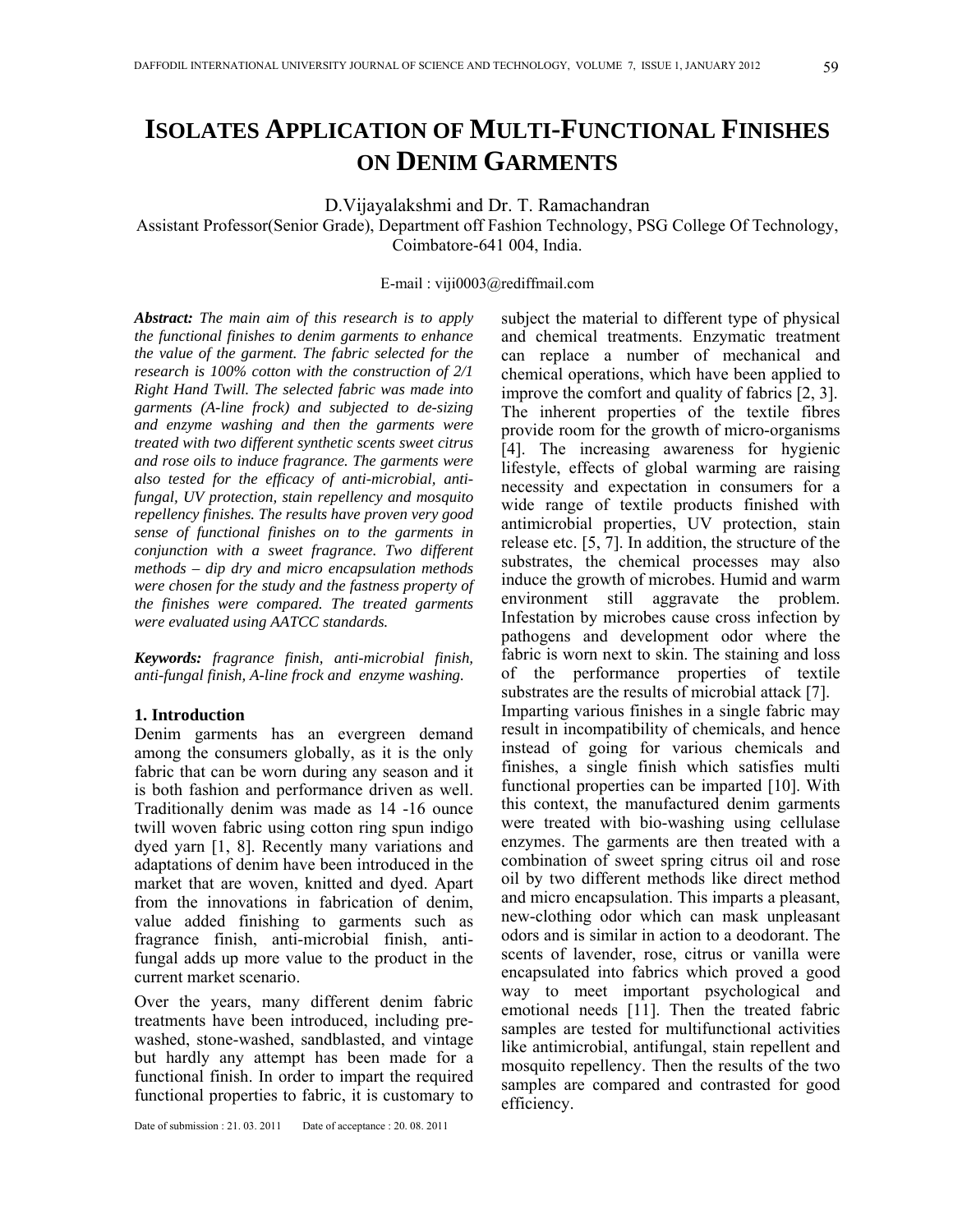# **2. Materials and Methods**

# **2.1. Development of Fabric**

Light weight cotton denim fabric was manufactured with the following specification

| Table 1: Fabric particulars of 100% Cotton |  |  |
|--------------------------------------------|--|--|
| denim fabric                               |  |  |

| Fabric structure | 2/1<br>right hand |
|------------------|-------------------|
|                  | twill             |
| Ends/inch        | 124               |
| Picks/inch       | 70                |
| Warp count       | 30s ring          |
| Weft count       | 30s ring          |
| Weight/sq. yard  | 5.5 oz            |

using indigo blue dyed yarn in the warp and undyed yarn in the weft.



Fig. 1: 2-D Design of an A-Line Frock

#### **2.2 .Garment Making**

The garment selected for the study was kids wear for the age group 3 - 5 years (girls). The style feature of the garment was an A-line frock with full front open two-piece placket, round necked, sleeveless frock as shown in the Fig. 1.

The patterns for the frock was drafted based on a set of standardized body measurements and a

marker plan was developed in order to reduce the wastage of the fabric. The marker was placed on the developed cotton denim fabric. The fabric was cut and the garments were constructed. Single needle lock stitch machine was used for the construction.



Fig. 2: Garment Construction Sequence

#### **Method of Desizing:**

The A-line frocks developed were subjected to Enzymatic desizing process for removal of size particles. The recipe for desizing the frocks is given in the Table 2. The process was carried out as per the recommendation of the industry. The desized garments were washed and rinsed twice after the process.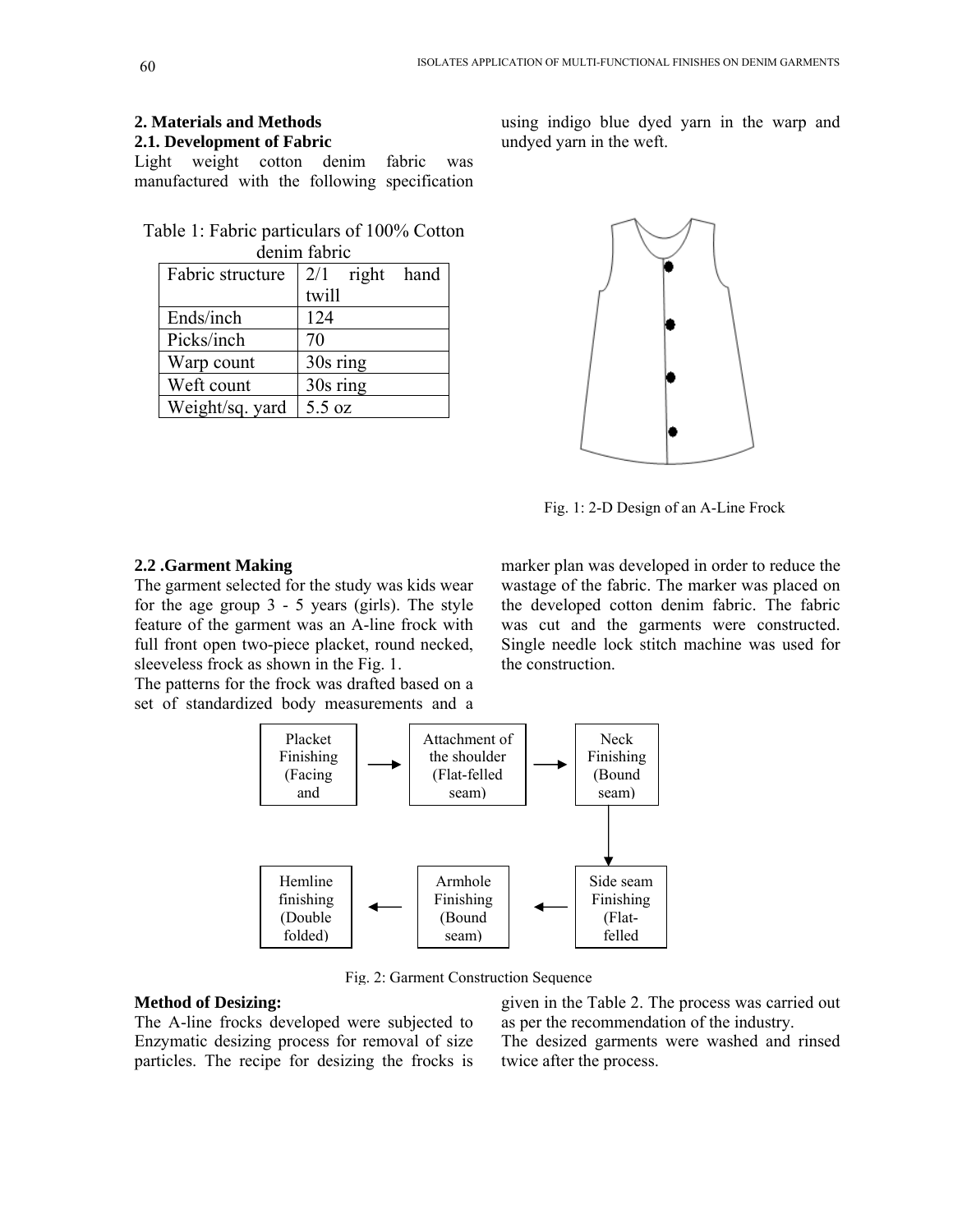#### **2.4. Enzyme Bio-wash**

Bio-wash is a technique involving the use of enzyme to produce soft denim. Enzyme permits accurate control of the process leading to consistent quality of garments in terms of fading, surface smoothness, strength etc. the cellulase enzyme used in the present study was obtained from the commercial available source (S&A impex, Tirupur)

## **2.5 Application of Multi-functional Finishes to the Denim Frocks**

The chemicals selected to incorporate multifunctional finish to the denim garments were Sweet spring citrus and rose oil. The odour of the citrus will keep us fresh and gives energy; rose will reduce the tension, fatigue and negative thoughts. The finishing was carried out using two different methods and the same was compared for the efficacy.

#### **2.5.1 Direct Finishing Method**

In this method the garments which are finished with enzyme is dipped into the bath containing sweet spring citrus and rose oil for half an hour at room temperature. Then the garment is dried in the room temperature. This method is called as dip dry method.

#### **2.5.2 Micro Encapsulation Method**

The Core material used was sweet spring citrus and rose oil in equal proportion and the wall material selected was sodium alginate. Microcapsules containing Sweet spring citrus and



Fig. 3: Microencapsulated Covering Oil

Rose oil were formed by the addition of 3%

Table 2: Recipe of Enzymatic Desizing

| Particulars       | Process    |
|-------------------|------------|
|                   | parameters |
| Non-ionic wetting | $0.5$ gm/l |
| agent             |            |
| Bio-Tempasel      | $0.5$ gm/l |
| (Desizing Enzyme) |            |
| Temperature       | $65-70$ °C |
| Time              | 20 minutes |
| M:L ratio         | 1.20       |

| Table 3: Finishing Garments with Enzyme |  |  |
|-----------------------------------------|--|--|
|                                         |  |  |

| Particulars | Process parameters |
|-------------|--------------------|
| Enzyme used | cellulase enzyme   |
| pН          | $5 - 5.5$          |
| Temperature | $55-60$ °C         |
| Time        | 30 minutes         |
| M:L ratio   | 1.15               |

sodium alginate followed by spraying into the calcium chloride solution by means of a sprayer. The droplets were retained in the calcium chloride solution for 15 minutes for hardening of the capsules. The microcapsules were obtained by decantation and repeated washing with isopropyl alcohol followed by drying at 45 °C for 12 hours.

Table 4: Direct Finishing with Sweet Spring Citrus and Rose Oil

| Particulars   | Process parameters                         |  |
|---------------|--------------------------------------------|--|
| Chemical used | 50% sweet spring citrus<br>and 50%rose oil |  |
| M:L ratio     | 1.5                                        |  |
| Wetting agent | $1\%$                                      |  |
| рH            | 6                                          |  |
| Temperature   | room temperature                           |  |
| Time          | 30 minutes                                 |  |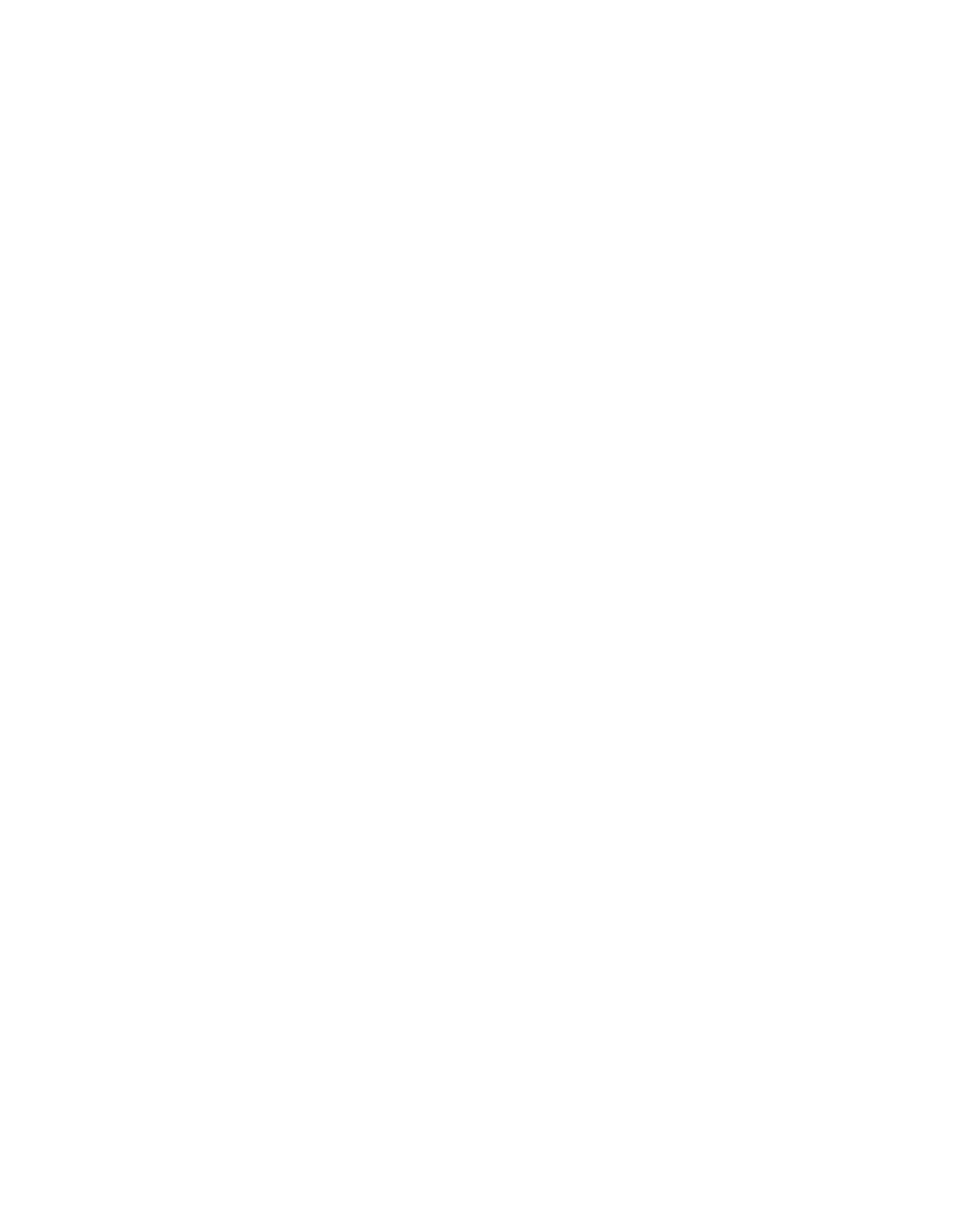| UNINI ANG NUSU UN |                            |  |
|-------------------|----------------------------|--|
| Particulars       | <b>Process Parameters</b>  |  |
| Chemical used     | Microencapsulated sweet    |  |
|                   | spring citrus and rose oil |  |
| M:L ratio         | 1:20                       |  |
| Citric acid       | 8%                         |  |
| Time              | 30 minutes                 |  |
| Temperature       | $50^{\circ}$ C             |  |
| Dried             | 80°C                       |  |
| Drying time       | 5 minutes in oven          |  |
| Curing            | 120 °C                     |  |
| temperature       |                            |  |
| Curing time       | 2 minutes                  |  |

| Table 5: Microencapsulated Sweet Spring |  |
|-----------------------------------------|--|
| Citrus and Rose Oil                     |  |

In this method the denim garment is dipped into the bath containing microencapsulated sweet spring citrus and rose oil. Then the garment is dried at 80ºC temperature and cured at 120 º C temperatures.

# **2.6 Functional Analysis 2.6.1 Antibacterial test - Quantitative Bacterial Reduction Test (AATCC Test Method 100 - 2004)**

The Test Organism used was Escherichia coli ATCC 11229 and Staphylococcus aureus ATCC 6538. Initial inoculum is E. coli – 2.7 X  $10^9$ cfu/ml and S. aureus  $-2.6 \times 10^9$  cfu/ml.

About 5.0 cm diameter of the treated fabric was taken and it was immersed in sterile AATCC broth with 0.1 ml inoculums of each culture (Staphylococcus aureus and Escherichia coli) and left overnight at 37 °C in shaker. Control was also maintained with untreated fabric. AATCC broth with the fabric was taken for appropriate dilutions. The broth was spread plated on AATCC agar plates. The plates were incubated at 37°C for 24 hrs. After incubation results were interpreted. The percentage reduction of bacteria after incubation was calculated by the following formula

$$
R(^{0}\%)=(B-A) \times 100/B
$$

Where A is the number of bacteria colonies from treated specimen after inoculation over 24 hr contact period and B is the number of bacteria colonies from untreated control specimen

## **2.6.2 Analysis of Antifungal Activity by Qualitative Method (AATCC 30)**

An inoculum of 1.0ml was evenly distributed over the surface of the agar. The fabric discs were pre wetted (not rubbed or squeezed) in water containing 0.05% of a non-ionic wetting agent (triton X- 100) and placed on the agar surface. The inoculum of 0.2 ml was distributed evenly over each disc by means of a sterile pipette. All the specimens are allowed to incubate at a temperature of 28ºC for seven days.

At the end of the incubation period the percentage of the surface area of the disc covered with the growth of the fungus was reported by observing visually and using a microscopic (40X) and interpreted as follows:

- 1. No growth (If present, the size of the growth free zone in mm was reported)
- 2. Microscopic growth (visible only under the microscope)
- 3. Macroscopic growth (visible to the naked eye)

# **2.6.3 Ultraviolet Protection Factor Determination**

The ultraviolet protection of a fabric is expressed by the Ultraviolet Protection Factor, (UPF). The UPF evaluates the reduction in the amount of the UV radiation that passes through the fabric to the skin. For example, when a fabric has an UPF of 20, only  $1/20<sup>th</sup>$  of UV radiation reaches the skin. The AATCC (183-1999) Transmittance or Blocking of Erythemally weighted Ultraviolet Radiation through fabrics using Shimadzu UV/V is Spectrophotometer.

# **2.6.4 Analysis of Stain Release using AATCC 130-2000**

Staining of fabrics is the most common problem influencing the Fabric maintenance. Hence the Fabrics were subjected to different stains and then tested for their stain releasing property. Fabrics were stained with three types of vegetable stains and vegetable oils. The stain release was rated after one home laundering tumble-dry cycle (HLTD)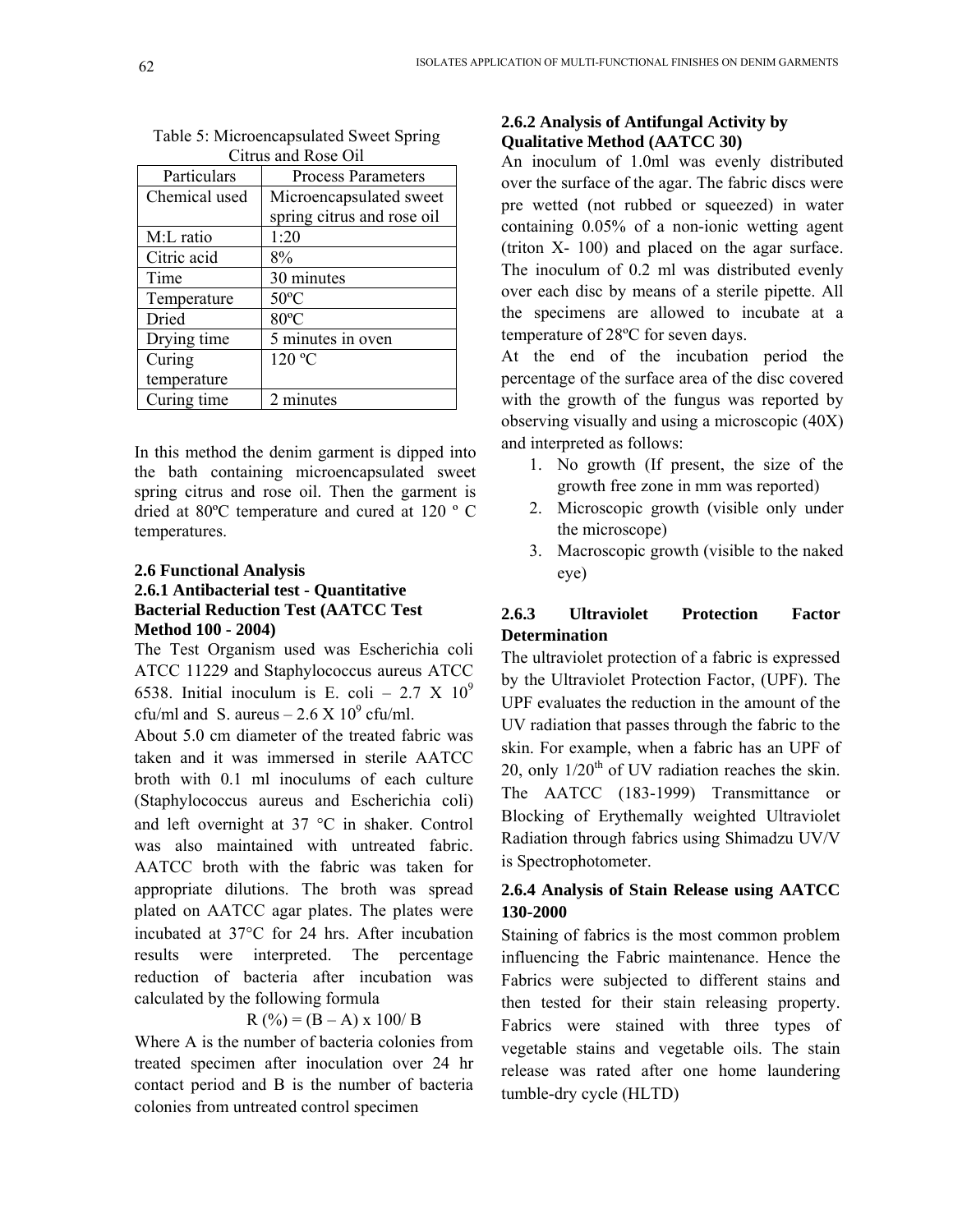# **2.6.5 Assessment of Mosquito Repellency Activity**

The mosquito repellency efficiency of the finished fabric was tested using the modified excito chamber method. Anopheles mosquitoes were identified based on morphologic keys and they were collected during the evening hours. All mosquitoes were starved of blood and sugar of 4 hours before the tests.

uniform across the clamped width. Uniform and equal tension was achieved by attaching an auxiliary clamp to the bottom of the specimen and at the point below the lower clamp of the testing machine. The lower clamp was tightened and auxiliary clamp was removed. The machine was operated to break the specimen. The breaking force was read from the testing machine indicating mechanism.

| S.No | Type of Bacteria | Bacterial reduction (in %) |                     |
|------|------------------|----------------------------|---------------------|
|      |                  | Direct method              | Micro encapsulation |
|      |                  |                            | method              |
|      | Staphylococcus   | >99.99                     | 100                 |
|      | aureus           |                            |                     |
|      | Escherichia coli | 99.42                      | >99.99              |

Table 6: Quantitative Bacterial Reduction Test

# **2.7 Physical Testing**

## **2.7.1. Abrasion Resistance**

The design of the instrument makes use of the principle of two simple harmonic motions working at right angles. The instrument can be used for getting circular or linear motion. The pressure of Abrasion and type of abrading can be changed.

The abrasion property was tested with the help of Martindale Abrasion Tester. Initially, the fabric samples were prepared and then weighed. Then fabrics were abraded for 50 cycles, after which the fabrics were weighed, then the differences in the two weights i.e. fabric before abrading and after abrading was calculated and finally the percentage weight loss was calculated.

## **2.7.2 Tensile Strength (Grab Test – ASTM D 5034-95 2001)**

A tensile testing machine was used to determine the breaking strength and elongation of most textile fabrics. The specimens were conditioned to moisture at equilibrium as directed in ASTM D 1776. This test was performed either wet or dry and samples were cut in both the warp and weft directions. The specimen was mounted in the clamp of the testing machine. Care was taken that the specimen was centrally located and the long dimension was as nearly parallel as possible to the direction of force application. It was made sure that the tension on the specimen was

#### **2.7.3 Tear Strength (ASTM D 1424-96)**

The tearing strength of the treated and untreated fabric was measured by the tongue (slip rip) procedure-using constant – rate – of – extension tensile testing machine. The specimens were conditioned in the standard atmosphere at a temperature of  $21 \pm 1$  °C (70  $\pm$  2 °F) and 65  $\pm$  2% relative humidity. A rectangular specimen was cut in the center of a short edge to form a two – tongued (trouser shaped) specimen, in which one tongue of the specimen was gripped in the upper jaw and the other tongue was gripped in the lower jaw of the tensile testing machine. The separation of the jaws was continuously increased to apply a force to propagate the tear. At the same time the force developed was recorded. The force to continue the tear was calculated from autographic chart recorders and microprocessor data collection systems.

## **3. Results and Discussion**

#### **Assessment of Functional Properties**

## **3.1.1 Antibacterial Assessment by Quantitative Bacterial Reduction Test (AATCC Test Method 100 - 2004)**

The finished cotton denim is then assessed by the quantitative bacterial reduction test (AATCC test method 100 - 2004). The finished fabric reduces the bacteria in the flake. Both the finished fabric reduces the bacteria in the flake. From the Table 6 the fabric shows more or less the same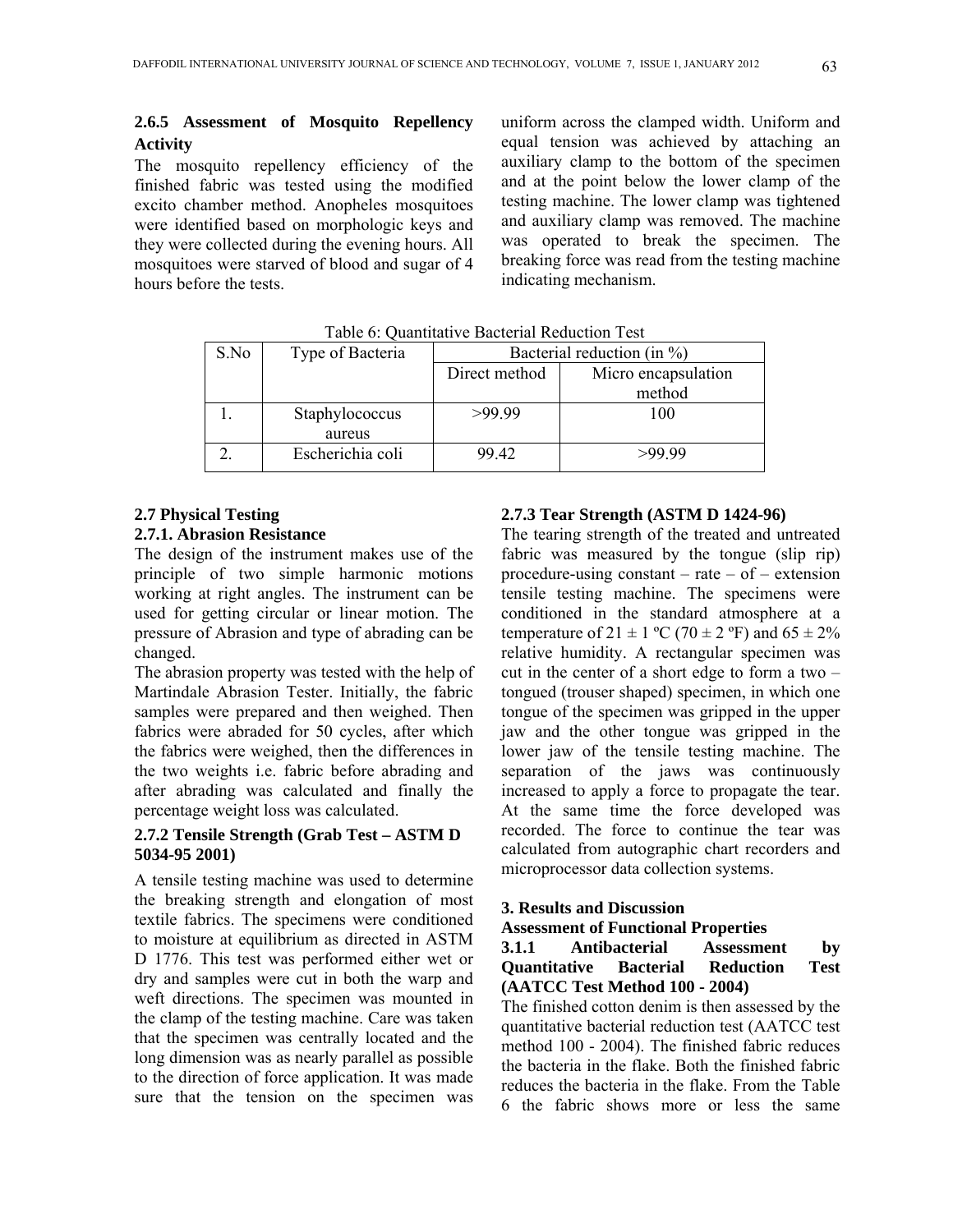reduction level of bacteria. It is proven that the finished fabric not only inhibits the growth of bacteria but also reduces the bacterial activity

# **Analysis of Antifungal activity by Qualitative Method (AATCC 30) Against**

# **Aspergillus Niger (AATCC 6275)**

The antifungal activity of the finished fabric is analyzed by the qualitative method (AATCC 30). The finished cotton denim fabric inhibits the growth of the fungi completely. Both the finished fabric has 100% antifungal activity. Table 5 shows the result of the antifungal activity by qualitative method of the finished fabric.

## **3.1.2 Determination of Ultraviolet Protection Factor**

UV protection of the finished fabric is determined by the AATC-183-1998. Cotton denim fabric has excellent UV protection category. Both the fabric has same percentage of Ultraviolet protection. The finished fabric not only has antimicrobial activity but also has excellent UV protection which is necessary for a kids wear.

## **3.1.4. Analysis of Stain Release using AATCC 130-2000**

Fabrics were stained with five different types of vegetable stains. The stain release was rated after one home laundering tumble-dry cycle (HLTD).

The stain release property of the finished fabric is determined by AATC 130-2000. The stain such as vegetable stain, soil and saffron are released completely in the tumble wash from both the finished fabrics. The stain such as vegetable oil and pickle are not completely removed. Apart from the antimicrobial, UV protection activity the finished fabric also has stain release property.

Table 7: Analysis of Antifungal Activity by Qualitative Method

|                   | Antifungal activity        |                     |  |
|-------------------|----------------------------|---------------------|--|
| S.                | (Mycelial reduction $-$ %) |                     |  |
| $\overline{No}$ . | Direct                     | Micro encapsulation |  |
|                   | method                     | method              |  |
|                   | 98                         | 100                 |  |

Table 8: UV Protection Factor Determination

| <b>IJV</b> factors    |        | Methods     |
|-----------------------|--------|-------------|
|                       | Direct | Micro       |
|                       |        | Encapsulati |
|                       |        | on          |
| $\%$<br>UV<br>Average | 97.5   | 98.0        |
| blocked               |        |             |
| UPF range for         | $40 -$ | $40 - 50+$  |
| classification        | $50+$  |             |
| category              |        |             |
| Protection            | Excell | Excellent   |
| category              | ent    |             |

Table 9: Rating of Stain Release

| S. | Type of          | Methods        |               |  |
|----|------------------|----------------|---------------|--|
| No | <b>Stains</b>    | Direc          | Micro         |  |
|    |                  |                | Encapsulation |  |
| 1. | Vegetable        | 5              |               |  |
| 2. | Soil             | 5              | 5             |  |
| 3. | Pickle           | 1              | 3             |  |
| 4. | Saffron          | 5              | 5             |  |
| 5. | Vegetable<br>ni1 | $\overline{2}$ |               |  |

|  |  |  |  | Table 10: Stained Fabric Samples |
|--|--|--|--|----------------------------------|
|--|--|--|--|----------------------------------|

| S.No | Fabric condition  | Direct method | Micro                |
|------|-------------------|---------------|----------------------|
|      |                   |               | Encapsulation method |
|      | Stained samples   |               |                      |
|      | After wash effect |               |                      |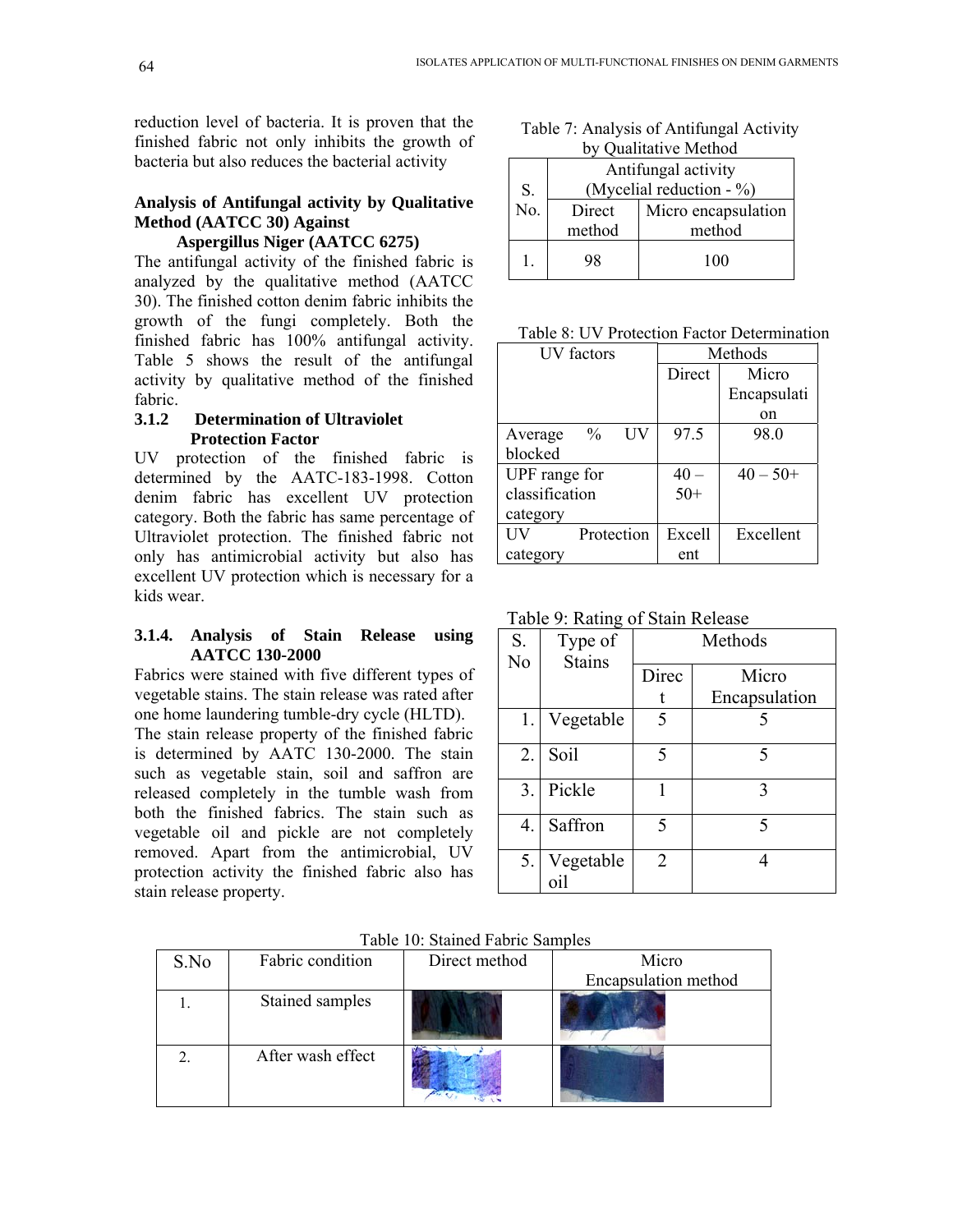Assessment of mosquito repellency activity of the finished fabric is carried in the Excito chamber. Table 11 shows that The cotton denim fabric finished using direct method showed 92%

of mosquito repellency whereas the fabric finished using Micro encapsulation have shown 96% of repellency. From this it may also have anti-insect repellency. So this type of finished fabric is also recommended for the home textiles

| S.No.         | Mosquito repellency factors | <b>Finishing Methods</b> |                     |  |
|---------------|-----------------------------|--------------------------|---------------------|--|
|               |                             | Direct                   | Micro encapsulation |  |
|               | No. of specimen Exposed     | 25                       |                     |  |
|               | No. of specimen in the cage |                          |                     |  |
| $\mathcal{E}$ | No. of specimen Escaped     | 14                       |                     |  |
|               | No. of specimen Dead        |                          |                     |  |
|               | Mosquito Repellency in %    | 92                       | 96                  |  |

 $Table 11: Renellency of Mosauito$ 

## **3.2 Wash Durability Assessment for Direct and Microencapsulate Finished Garments**

The finished garments were washed forty times and the fabric was tested for its fastness properties. From the above table it is clear that the durability of the finish is retained only upto 20 washes in case of direct finished fabric, where as it is retained to 46% and 28% in Micro encapsulation method for S.aures and E.coli respectively. The fastness property of the functional finish is more in case of Micro encapsulation method than in direct method.

## **3.3 Assessment of Physical Properties of Finished and Unfinished Garments**

The fabrics from the garments finished by direct method and encapsulated finish were tested for its physical properties to compare within the both and with that of the original unfinished fabric. From the above table it is more obvious that there are only negligible variations in the physical properties of the fabric after finishing. The garment finished in the direct finishing method is highly affected in the abrasion resistance and tensile strength. The garment finished by Micro encapsulation method shows less deviation in the physical properties.

|               | Antibacterial activity in Bacterial reduction % |        |                                      |        |  |
|---------------|-------------------------------------------------|--------|--------------------------------------|--------|--|
| No. of washes | Ordinary finishing method                       |        | Micro encapsulation finishing method |        |  |
|               | S.aureus                                        | E.coli | S.aureus                             | E.coli |  |
|               | >99.99                                          | 99.42  | 100                                  | >99.99 |  |
| 5             | 87                                              | 77     | 98                                   | 96     |  |
| 10            | 63                                              | 62     | 87                                   | 81     |  |
| 15            | 59                                              | 28     | 83                                   | 72     |  |
| 20            |                                                 | 18     | 71                                   | 58     |  |
| 25            | 24                                              |        | 65                                   | 42     |  |
| 30            |                                                 |        | 46                                   | 28     |  |

Table 12: Wash Durability Test of Anti-bacterial Activity